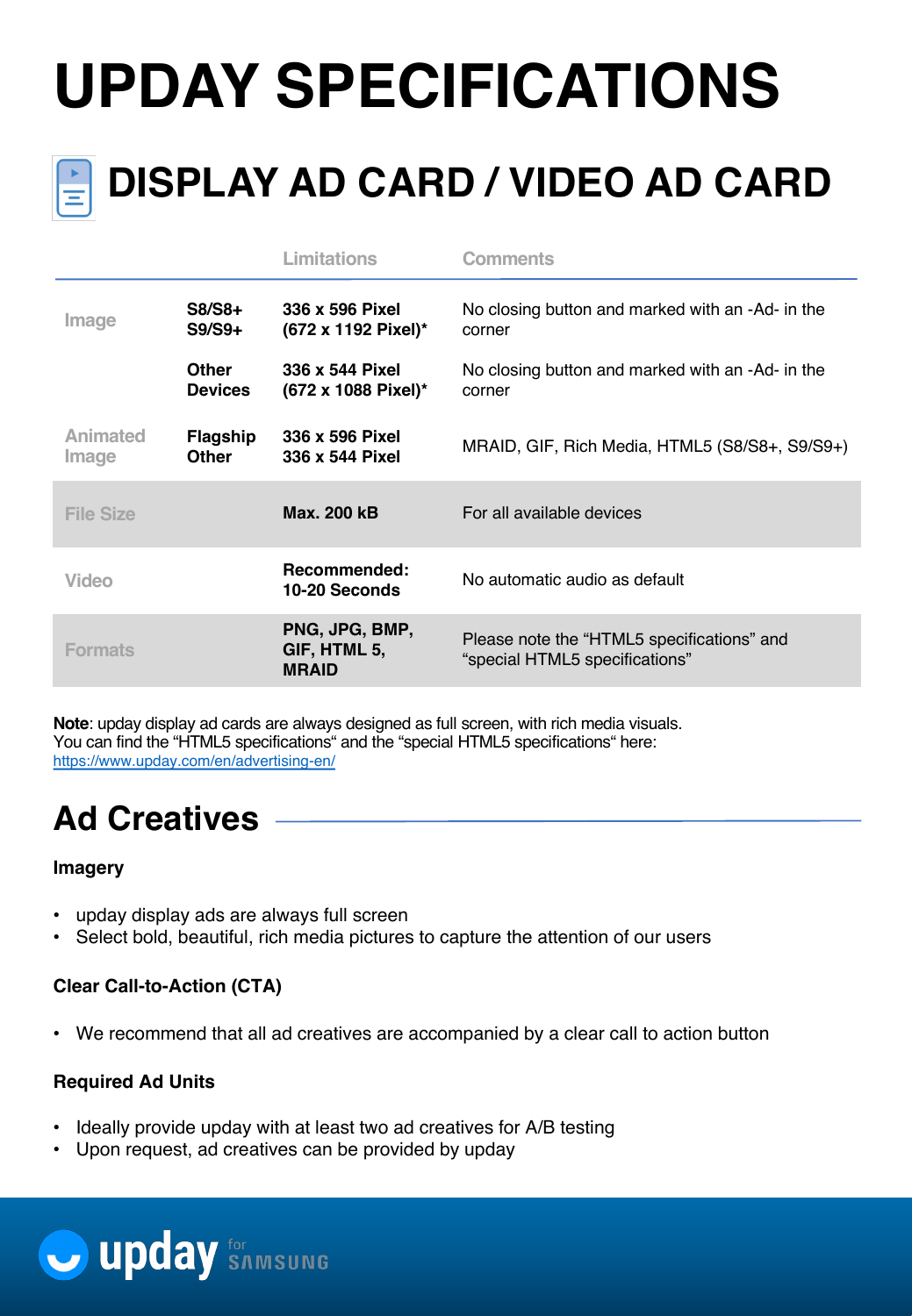

## **NATIVE AD CARD**

|                   | Type  | <b>Limitations</b>     | <b>Comments</b>                                                                           |
|-------------------|-------|------------------------|-------------------------------------------------------------------------------------------|
| <b>Main Image</b> | Image | 840 x 480 Pixel        | Must be JPG or PNG and landscape format, royalty-<br>free or with usage rights            |
| <b>Title</b>      | Text  | Max. 50<br>Characters  | Should be an "eye catcher" of the article                                                 |
| Main text         | Text  | Max. 250<br>Characters | Should stick to the tone and style of our upday NEWS                                      |
| Link              | Ø     | Ø                      | Links directly to your individual landing page or to your<br>brand story created by upday |
| <b>Brand name</b> | Text  | Max. 35<br>Characters  | Ø                                                                                         |
| <b>Brand logo</b> | Image | 128 x 128 Pixel        | Ø                                                                                         |

**Note:** The upday native ad card in editorial appearance leads directly to your website. Being "natively looking", the native ad card occurs as a natural part of the reading experience. Native ad cards are available on all devices.

### **Ad Creatives**

#### **Imagery**

• Upon request, ad images can be provided by upday



**Delivery of ad creatives** All ad creatives should be delivered separately to upday

#### **Text**

- The native ad card includes a headline and a teaser text. To catch the reader's attention, the headline must stand out as an "eye-catcher" of the article
- Furthermore, to make the native ad card an integral part of the reader experience, the main text should stick to the tone and style of our upday NEWS

#### **Brand Logo**

• The native ad card must contain your brand logo and brand name

### **Practicalities**

• All visuals are due at least five business days in advance of campaign start

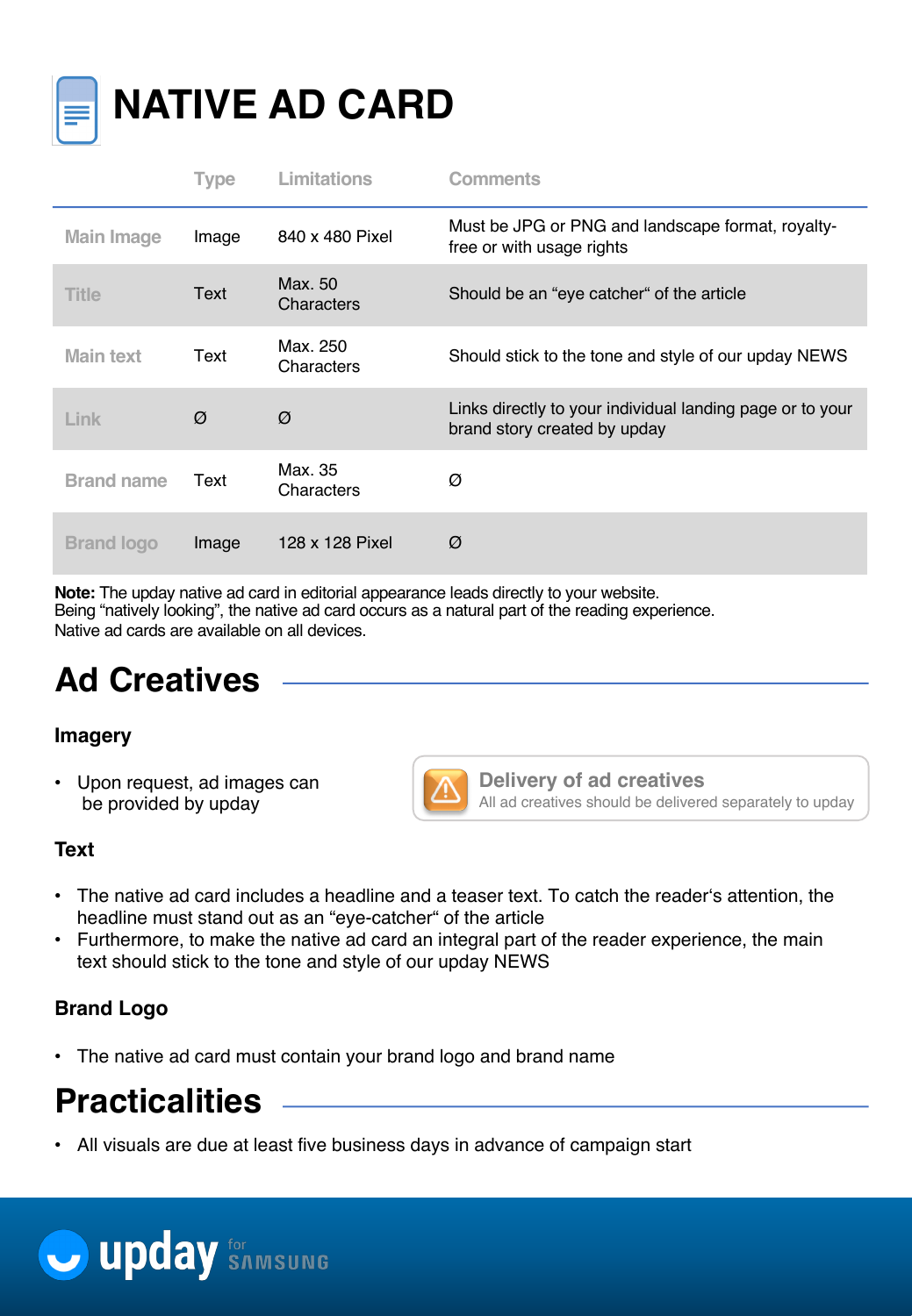

|                             | <b>Type</b> | Limitations        | <b>Comments</b>                           |
|-----------------------------|-------------|--------------------|-------------------------------------------|
| <b>Main Image</b><br>/ Logo | Image       | 128 x 128 Pixel    | Must be JPG, GIF or PNG format            |
| <b>Title</b>                | Text        | Max. 50 Characters | Should be an "eye-catcher" of the article |
| <b>CTA</b>                  | Text        | Max. 15 Characters | Ø                                         |

**Note:** Exclusive native ad placement on the upday HOME page. This is the only native ad placement on our Homepage, which is natively integrated. It is designed by upday.

### **Daily Fixed Placement**

Reach **Package Price** 

Min. 800.000 AI  $\bullet$  35.000 €

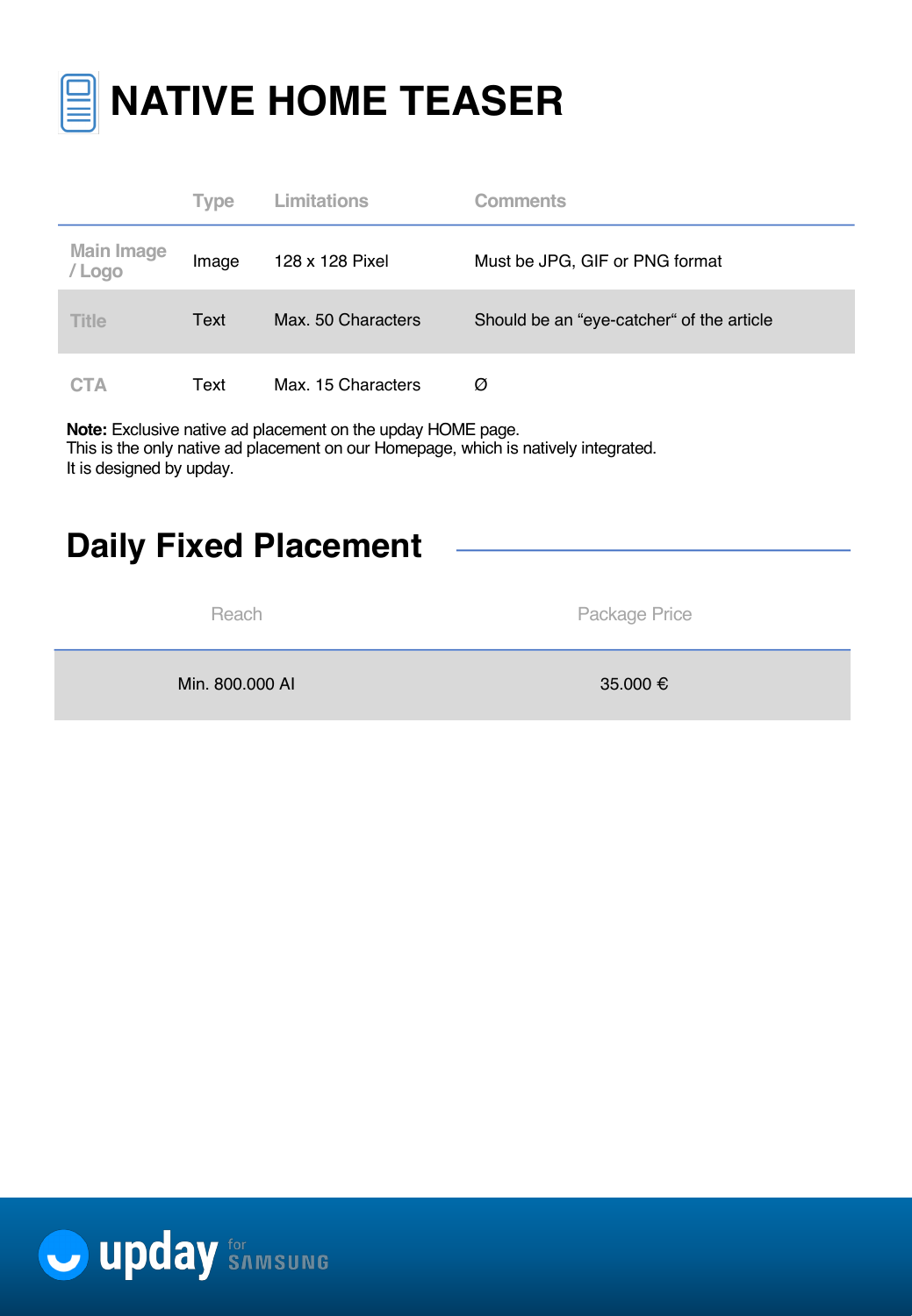

**BRAND STORY** 

**The upday brand story contains a native ad card and a sponsored story presented on a landing page created especially for you. Through the upday brand story, you are enabled to engage users through storytelling.** 

### **Required components**

- 1. Determine the theme and focus of the brand story, including whether the brand story will be a native story or rather focus on new product highlights
- 2. Supply upday with at minimum five key facts about the brand story content and/or your product
- 3. Provide upday with at minimum five pictures along with optional videos or gifs for the brand story. Upon request, these can also be provided by upday
- 4. Target URL that leads to your website or your product
- 5. Your brand Logo

### **Benefits**

#### **Display ad card KPIs include:**

• Clicks and ad impressions

#### **KPI reporting**

- Detailed reporting of all relevant campaign KPIs
- This includes visits, reading time, users who scrolled at least 75% of the page, bounce rate and clicks on CTA

#### **Content:**

- The brand story includes a unique landing page designed by upday
- The brand story is written by journalistic partners of upday who know our audience and what content they love

#### **Guaranteed views**

• 10.000 views are guaranteed for your brand story

#### **Positive associations**

• Acquire positive associations to your brand and products through your brand story

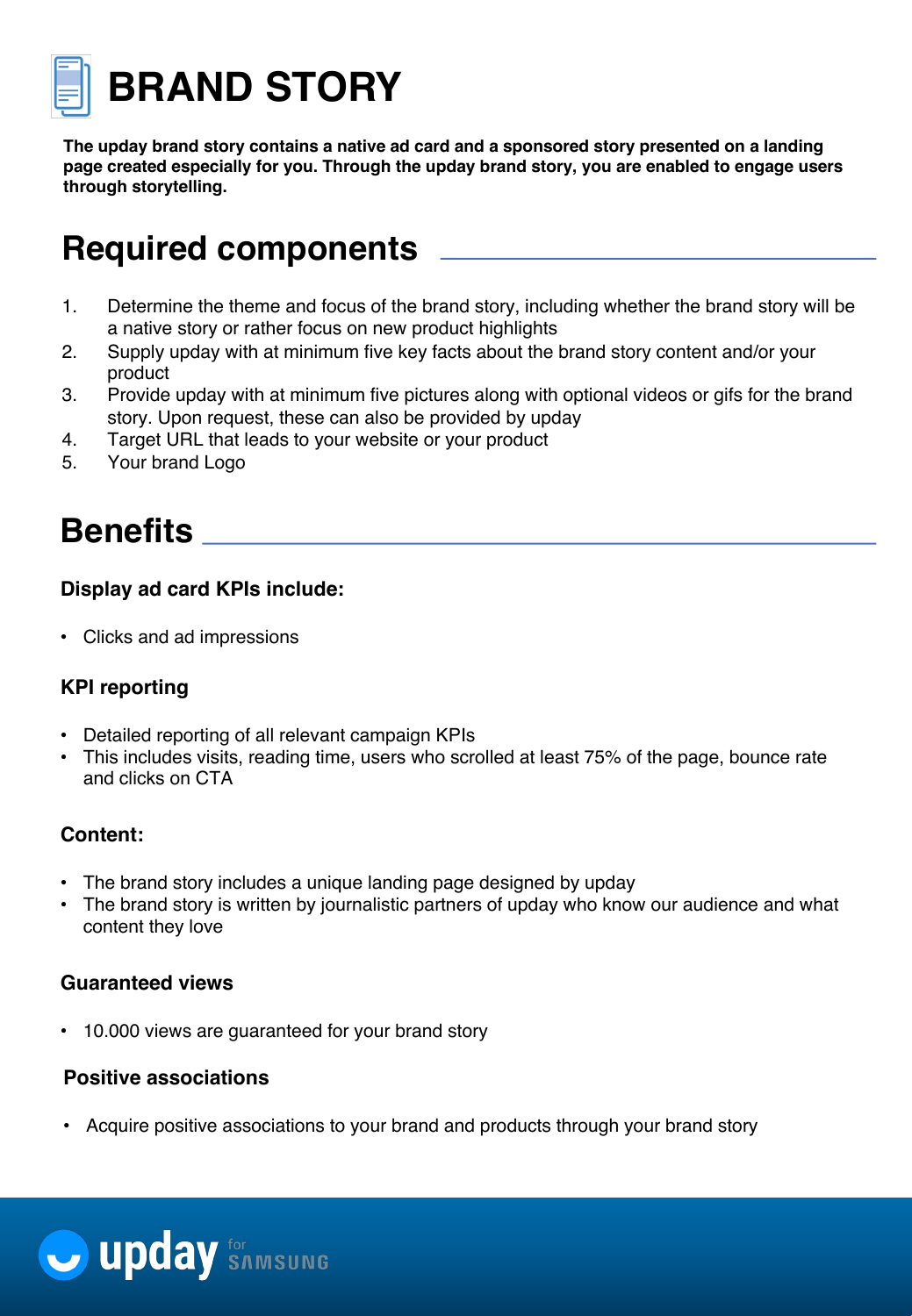### **Campaign optimization**

#### **Optimize campaign by self-determining ad frequency cap**

- For each placement, the display ad frequency cap for number of impressions can be selfdetermined per creative, per device, per user and per day and lifetime
- Our standard frequency cap is 2/24 per creative

#### **Optimize campaign by making ads responsive**

• By delivering open data and all assets of your ad campaign, we adjust your ads in terms of responsiveness within upday

### **Targeting**

#### **Scope**

• We provide an array of targeting possibilities. Within upday, it is possible by displaying ad creatives in either TOP NEWS, MY NEWS or ROS (Run of Site)

#### **Geography**

• Ad creatives can be targeted based on geo-location, per country, city (down to ZIP code) and IP address

#### **Time**

• Ad creatives can be targeted based on time, i.e. display ads during a specific time of the day

#### **Device**

• upday is pre-installed on the following Samsung Galaxy devices: Samsung Note 8 & 9, S9, S9+, S8, S8+, S7, S7 Edge, S6, S6 Edge, A3, A5, as from the J-series: J7, J5, and J3

#### **According to Reading Preferences (1st Party Data)**

- Discover 12 different interest categories
- Up to 16 sub-categories per category possible
- Semantic keyword targeting based on Reading Preferences

#### **adsquare (3rd Party Data)**

• A variety of further accurate data at scale can be included, enabling more relevant campaigns based on audiences and their context (e.g. Gender, Age, Purchasing Power, etc.). Additional charges may apply.